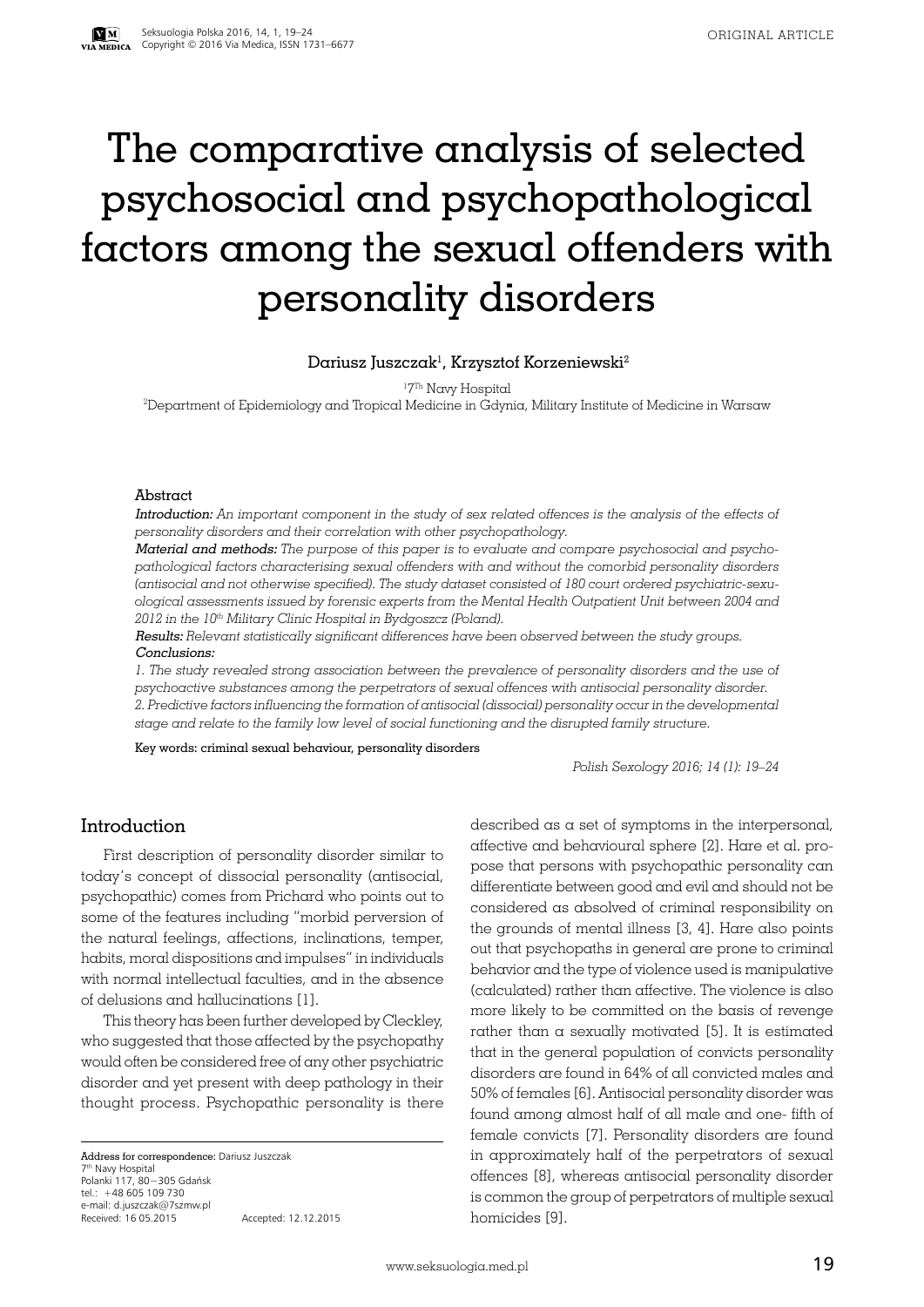It has been shown that psychopathy is associated with sexual violence against children. The association is even higher among the recidivists committing incest [10, 11]. Sexual offenders have been noted to have coinciding high prevalence of personality disorders and addictions to psychoactive substances [12, 13].

Although the strongest predictor for sexual offenders' recidivism is the presence of paraphilia, the meta-analysis of 61 studies indicate that also antisocial personality disorder, number of previous offences and young age of first offence are strong predictors of recurrent offending [14].

The analysis of personality traits has been a part of several assessment tools used to evaluate the risk of re-offending, such as Sexual Violence Risk – 20 (SVR-20) or Sex Offender Risk Appraisal Guide (SORAG) [15]. Psychopathic features can be measured using the PCL-R (Psychopathy Checklist, Revised) [16].

Recently the researchers introduced a new term for a subgroup of persons with personality disorders, Dangerous Severe Personality Disorders (DSPD) [17, 18].

This term has been introduced following the recommendations from government agencies from the UK to distinguish this group among the offenders and to target these individuals with special therapeutic programs [19, 20].

However, some researchers argue that the term DSPD should not be considered a separate diagnosis since neither DSM-IV nor ICD-10 indicate any criteria to distinguish it from other disorders [21].

Although some researchers question the effectiveness of therapy for sexual offenders [22, 23], the recently conducted meta-analysis indicated that current treatment modalities significantly decrease the risk of recidivism in sexual offenders [24, 25]. Treatment of persons with personality disorders is based on programs including group therapy. A defined duration of group therapy is assumed with emphasis on clear group hierarchy and assumption of roles promoting responsibility for one's actions as well as insight into those actions [26, 27].

A number of studies propose that the predictors for dissocial could be found in childhood. These predictors include presence of conduct disorder [28, 29], hyperactivity [30], aggressive reaction patterns [31], difficulty in initiating or maintaining relationships with peers [32], affiliation with peer juvenile offenders [33], and school drop out [34].

DSM-IV criteria for personality disorders include failure to conform to social norms, aggressiveness and impulsivity, whereas ICD-10 definition describes this as a condition with a pervasive pattern of disregard for or violation of the rights of others, conflict with others, incapacity to maintain enduring relationships, low frustration tolerance, low threshold for discharge of aggression, incapacity to experience guilt and to profit from experience such as punishment, and propensity to blame others [35].

#### Material and methods

The purpose of this paper is to evaluate and compare psychosocial and psychopathological factors characterising sexual offenders with and without the comorbid personality disorders including antisocial and personality disorder not otherwise specified (NOS).

The study dataset consisted of 180 court ordered psychiatric-sexuological assessments issued by forensic experts from the Mental Health Outpatient Unit between 2004 and 2012 in the 10<sup>th</sup> Military Clinic Hospital in Bydgoszcz (Poland). The assessments were done for the male offenders who committed sexual offences as defined in Chapter XXV of the Criminal Code in Poland: Offences Against Sexual Freedom and Morality. The subjects were divided into groups with and without comorbid personality disorders. Personality disorder group was further divided into antisocial and personality disorder NOS.

Paraphilia (disorders of sexual preference) was recognized in 5 cases which constituted 2.8% of all male offenders for whom expert opinion was issued. This study used a specially designed questionnaire: Charter for Diagnosis of Factors Determining Criminal Activity. This questionnaire was constructed based on clinical interviews and clinical knowledge. It included data regarding; characteristics of the committed offence (based on the relevant categories from the1997 Polish Criminal Code), prior criminal and regulatory offenses, sociological features (sociodemographics), psychomotor development during childhood and adolescence, relationship status of the offender at the time of the offense, upbringing, school records, military service, relationship to alcohol and other addictions, somatic diseases, psychiatric and sexuological treatments and clinical diagnoses according to ICD-10. The psychological assessment included the following diagnostic tests: a visuo-motor gestalt test (by Lauretta Bender), the Benton visual retention test and the Minnesota Multiphasic Personality Inventory. The questionnaire was completed by the researcher based on the opinion of the forensic experts. The data from the questionnaire was entered into a spreadsheet and all statistical calculations were done through Excel. To answer the questions posed in this paper, the chi-Pearson test was used. Corre-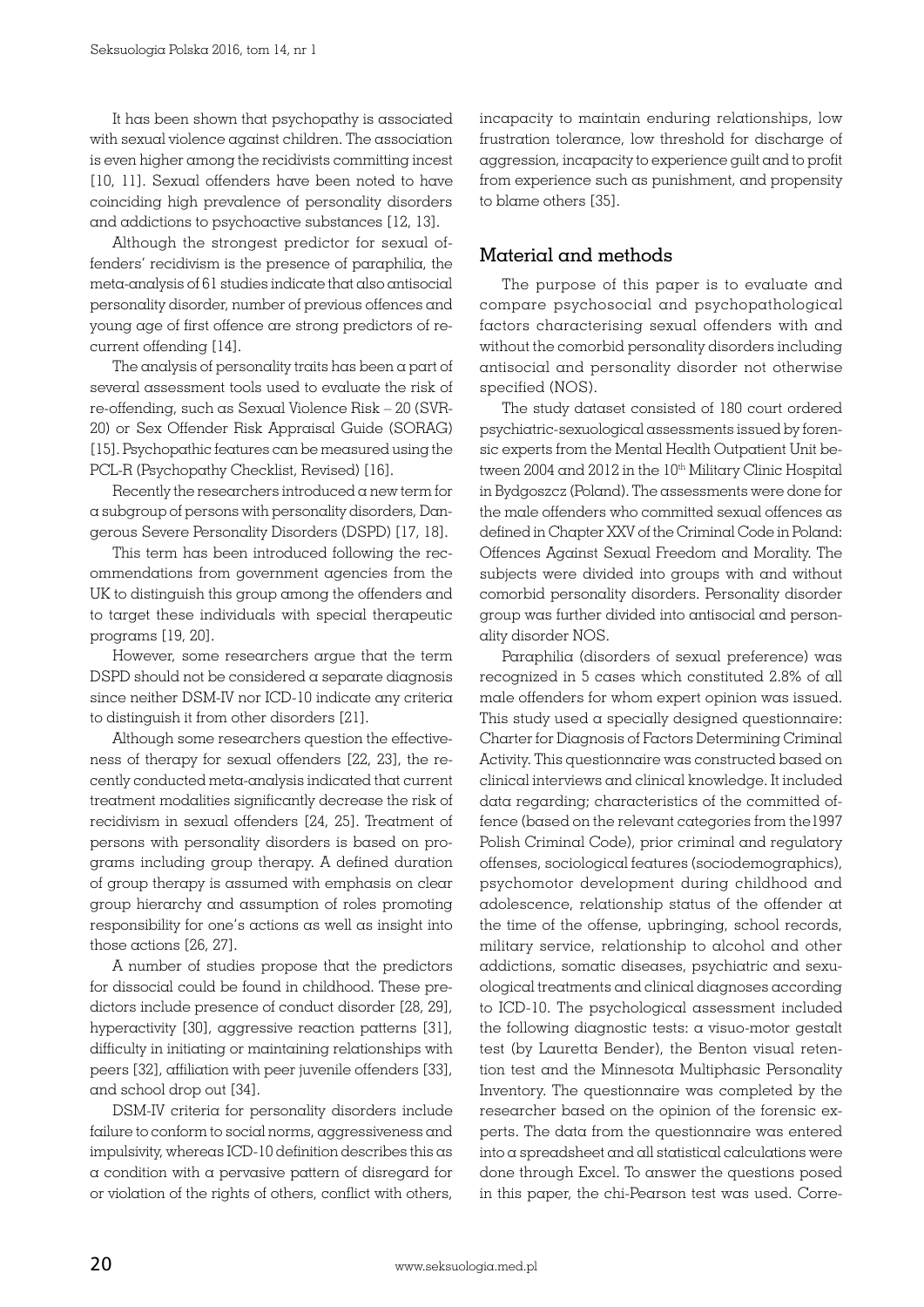| Analyzed factor                  | Antisocial personality<br>disorder ( $n = 62$ ) | Personality disorder NOS<br>$(n = 50)$ | Absence of personality<br>disorder ( $n = 68$ ) |  |
|----------------------------------|-------------------------------------------------|----------------------------------------|-------------------------------------------------|--|
| Crime committed under the in-    | 59.7%                                           | 56.0%                                  | 33.8%                                           |  |
| fluence of alcohol               |                                                 |                                        |                                                 |  |
| Prior criminal record            | 67.7%                                           | 20%                                    | 13.3%                                           |  |
| Age of the offender (years old): |                                                 |                                        |                                                 |  |
| < 18                             | 1.6%                                            | 2.0%                                   | 1.5%                                            |  |
| $19 - 35$                        | 40.3%                                           | 42.0%                                  | 33.8%                                           |  |
| $36 - 50$                        | 51.6%                                           | 46.0%                                  | 33.8%                                           |  |
| $51 - 65$                        | 6.5%                                            | 4.0%                                   | 25.0%                                           |  |
| > 60                             | 0.0%                                            | 6.0%                                   | 5.9%                                            |  |
| Family social background:        |                                                 |                                        |                                                 |  |
| "blue collar" urban              | 85.5%                                           | 62.0%                                  | 54.4%                                           |  |
| "blue collar" rural              | 9.7%                                            | 16.0%                                  | 30.9%                                           |  |
| "white collar"                   | 4.8%                                            | 22.0%                                  | 14.7%                                           |  |
| Marital status:                  |                                                 |                                        |                                                 |  |
| never married                    | 45.2%                                           | 28.0%                                  | 30.9%                                           |  |
| married                          | 32.3%                                           | 50.0%                                  | 39.7%                                           |  |
| divorced                         | 11.3%                                           | 8.0%                                   | 8.8%                                            |  |
| widower                          | 0.0%                                            | 0.0%                                   | 8.8%                                            |  |
| separated                        | 0.0%                                            | 6.0%                                   | 4.4%                                            |  |
| common law                       | 11.3%                                           | 8.0%                                   | 7.4%                                            |  |
| Education:                       |                                                 |                                        |                                                 |  |
| elementary                       | 43.5%                                           | 34.0%                                  | 17.6%                                           |  |
| special needs elementary         | 6.5%                                            | 0.0%                                   | 11.8%                                           |  |
| vocational                       | 30.6%                                           | 18.0%                                  | 29.4%                                           |  |
| secondary                        | 3.2%                                            | 26.0%                                  | 29.4%                                           |  |
| post secondary                   | 0.0%                                            | 18.0%                                  | 10.3%                                           |  |
| Employment status:               |                                                 |                                        |                                                 |  |
| full time                        | 17.8%                                           | 48.0%                                  | 51.5%                                           |  |
| part time                        | 33.9%                                           | 22.0%                                  | 4.4%                                            |  |
| unemployed                       | 27.0%                                           | 22.0%                                  | 13.2%                                           |  |
| disability benefits              | 17.7%                                           | 4.0%                                   | 25.0%                                           |  |
| History of delayed psychomotor   | 16.1%                                           | 0.0%                                   | 10.3%                                           |  |
| development in childhood         |                                                 |                                        |                                                 |  |

|  |  | Table 1. The comparative analysis of factors characterizing offenders with and without personality disorders, |  |  |
|--|--|---------------------------------------------------------------------------------------------------------------|--|--|
|  |  | including antisocial and not otherwise specified personality disorder                                         |  |  |

p-value  $< 0.05$  for  $\chi^2$  Pearson's test

lations with all collected variables were analyzed for subjects in both study groups. Only the correlations for which the p-value was less than 0.05 were taken into consideration.

## Results

The analysis revealed several characteristic features describing the sexual male offenders in both study groups. The findings are presented in Tables 1–3.

#### Discussion

In the group of sexual male offenders included in the study ( $n = 180$ ), 112 participants (62.2%) were identified as having personality disorders. This finding confirms earlier predictions of high prevalence of this type of disorders expected among sexual offenders [8].

However, the results of this study revealed different results regarding the proportion of antisocial personality disorder when compared with other studies using similar methodology [36, 37]. Mc Elroy et al. report 72% of sexual offenders were found to have antisocial personality disorder, Dunsieth et al. found this disorder among 56% of the studied individuals, whereas the present study found only 34.4% of subjects with antisocial personality disorder. The results from the study confirm the coincidence of personality disorders with the disorders related to overuse of psychoactive substances [12, 13], though the association is stronger among the offenders with antisocial personality disorder where 35.5% subjects were abusing alcohol and 24.2% were using other psychoactive substances. The addiction syndrome for the psychoactive substances was found in 25.8%.

Antisocial personality disorder was also confirmed as a strong predictive factor for recidivism [38], in the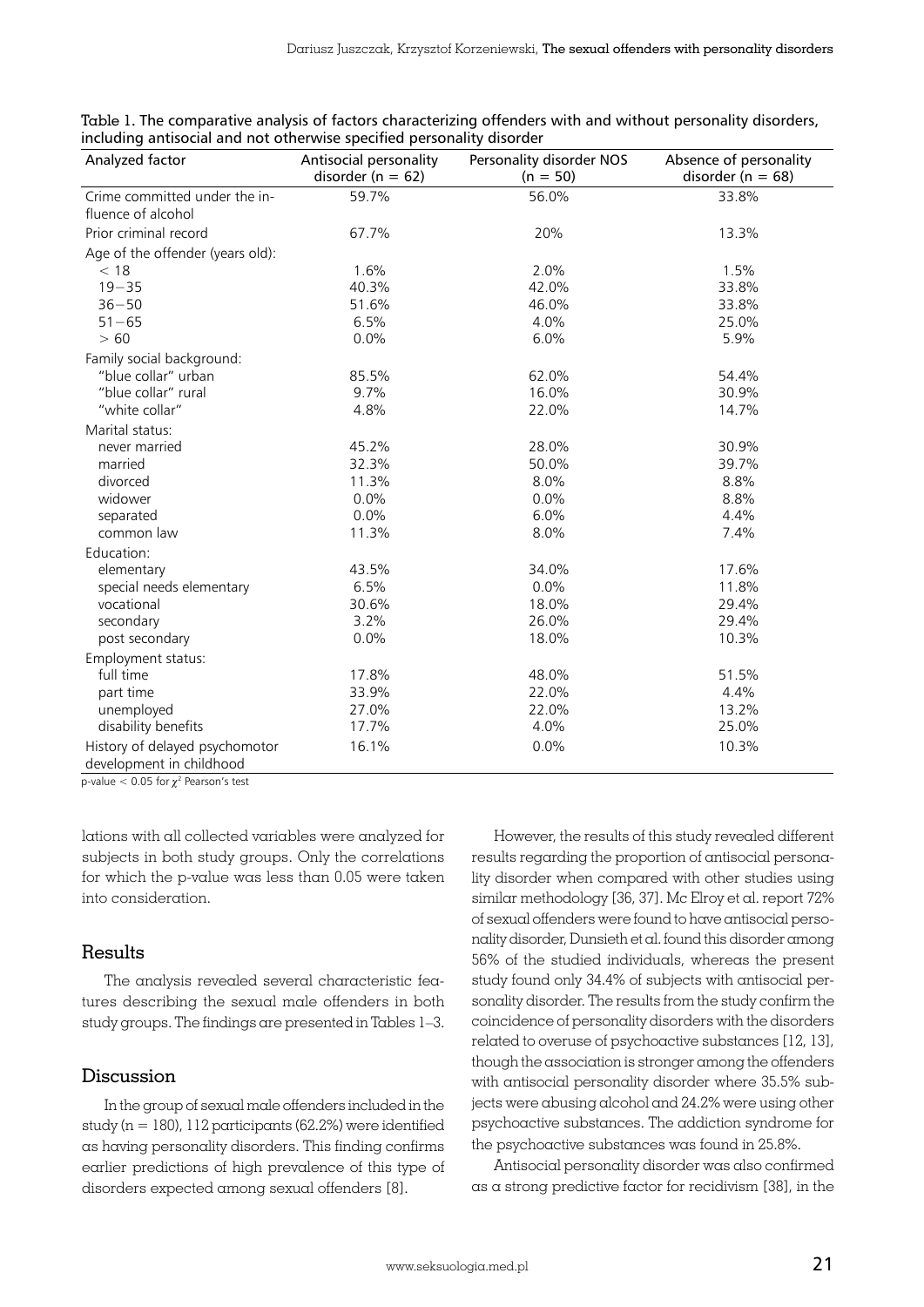| Analyzed factor                                        | Antisocial personality<br>disorder ( $n = 62$ ) | Personality disorder NOS<br>$(n = 50)$ | Absence of personality<br>disorder ( $n = 68$ ) |
|--------------------------------------------------------|-------------------------------------------------|----------------------------------------|-------------------------------------------------|
| Current relationship conflict (marital,<br>common law) | 46.8%                                           | 34.0%                                  | 16.2%                                           |
| Reported sexual dissatisfaction                        | 27.4%                                           | 16.0%                                  | 4.4%                                            |
| Weak or neutral emotional bond with<br>parents         | 58.0%                                           | 32.0%                                  | 22.1%                                           |
| Age of sexual initiation (years old):                  |                                                 |                                        |                                                 |
| $10 - 15$                                              | 19.4%                                           | 8.0%                                   | 2.9%                                            |
| $16 - 18$                                              | 41.9%                                           | 40.0%                                  | 27.9%                                           |
| >18                                                    | 33.9%                                           | 52.0%                                  | 57.4%                                           |
| Number of sexual partners to date:                     |                                                 |                                        |                                                 |
| < 5                                                    | 45.2%                                           | 64.0%                                  | 48.6%                                           |
| $6 - 15$                                               | 27.4%                                           | 18.0%                                  | 33.8%                                           |
| >15                                                    | 22.6%                                           | 4.0%                                   | 10.3%                                           |
| Masturbation                                           | 79.0%                                           | 60.0%                                  | 60.3%                                           |
| Number of intimate relationships to date:              |                                                 |                                        |                                                 |
| multiple $(> 5)$                                       | 21.0%                                           | 4.0%                                   | 22.1%                                           |
| low $(< 5)$                                            | 74.2%                                           | 96.0%                                  | 66.2%                                           |
| Motives for getting married:                           |                                                 |                                        |                                                 |
| love                                                   | 21.0%                                           | 26.0%                                  | 44.1%                                           |
| convenience                                            | 8.1%                                            | 14.0%                                  | 11.8%                                           |
| pregnancy                                              | 14.5%                                           | 10.0%                                  | 1.5%                                            |
| Frequency of sexual contacts (in marital               |                                                 |                                        |                                                 |
| and common law relationships):                         |                                                 |                                        |                                                 |
| daily                                                  | 3.2%                                            | 0.0%                                   | 0.0%                                            |
| weekly                                                 | 24.2%                                           | 16.0%                                  | 36.8%                                           |
| monthly                                                | 30.6%                                           | 50.0%                                  | 14.7%                                           |
| none                                                   | 41.9%                                           | 34.0%                                  | 48.5%                                           |
| Parental alcoholism                                    | 45.2%                                           | 22.0%                                  | 13.2%                                           |
| Upbringing (family structure):                         |                                                 |                                        |                                                 |
| both parents present                                   | 69.4%                                           | 76.0%                                  | 79.4%                                           |
| single parent family                                   | 17.7%                                           | 16.0%                                  | 20.6%                                           |
| foster care                                            | 11.3%                                           | 8.0%                                   | 0.0%                                            |
| Behavioural problems at school                         | 51.6%                                           | 50.0%                                  | 22.1%                                           |

| Table 2. Summary of factors characterizing personal history of sexual development among the sexual offen- |  |
|-----------------------------------------------------------------------------------------------------------|--|
| ders with and without comorbid personality disorders including antisocial and NOS personality disorder    |  |

p-value  $<$  0.05 for  $\chi^2$  Pearson's test

| Table 3. Summary of psychobiological factors characterizing sexual offenders with and without personality |  |
|-----------------------------------------------------------------------------------------------------------|--|
| disorders, including antisocial and NOS                                                                   |  |

| Analyzed factor                         | Antisocial personality<br>disorder ( $n = 62$ ) | Personality disorder NOS<br>$(n = 50)$ | Absence of personality<br>disorder ( $n = 68$ ) |  |
|-----------------------------------------|-------------------------------------------------|----------------------------------------|-------------------------------------------------|--|
| Alcohol use:                            |                                                 |                                        |                                                 |  |
| overuse/abuse                           | 35.5%                                           | 18.0%                                  | 5.9%                                            |  |
| moderate use                            | 64.5%                                           | 82.0%                                  | 86.8%                                           |  |
| abstinence                              | 0.0%                                            | $0.0\%$                                | 7.3%                                            |  |
| Treatment of alcoholism                 | 17.7%                                           | 10.0%                                  | 4.4%                                            |  |
| Use of psychoactive substances          | 24.2%                                           | 6.0%                                   | 2.9%                                            |  |
| Psychiatric treatment:                  |                                                 |                                        |                                                 |  |
| sporadic                                | 24.2%                                           | 12.0%                                  | 8.8%                                            |  |
| regular                                 | 12.9%                                           | $2.0\%$                                | 13.2%                                           |  |
| Clinical assessment of the alcohol use: |                                                 |                                        |                                                 |  |
| overuse/abuse                           | 11.3%                                           | 6.0%                                   | $0.0\%$                                         |  |
| addiction syndrome                      | 25.8%                                           | $8.0\%$                                | 8.8%                                            |  |
| Developmental disability                | 9.6%                                            | 0.0%                                   | 11.8%                                           |  |

p-value  $<$  0.05 for  $\chi^2$  Pearson's test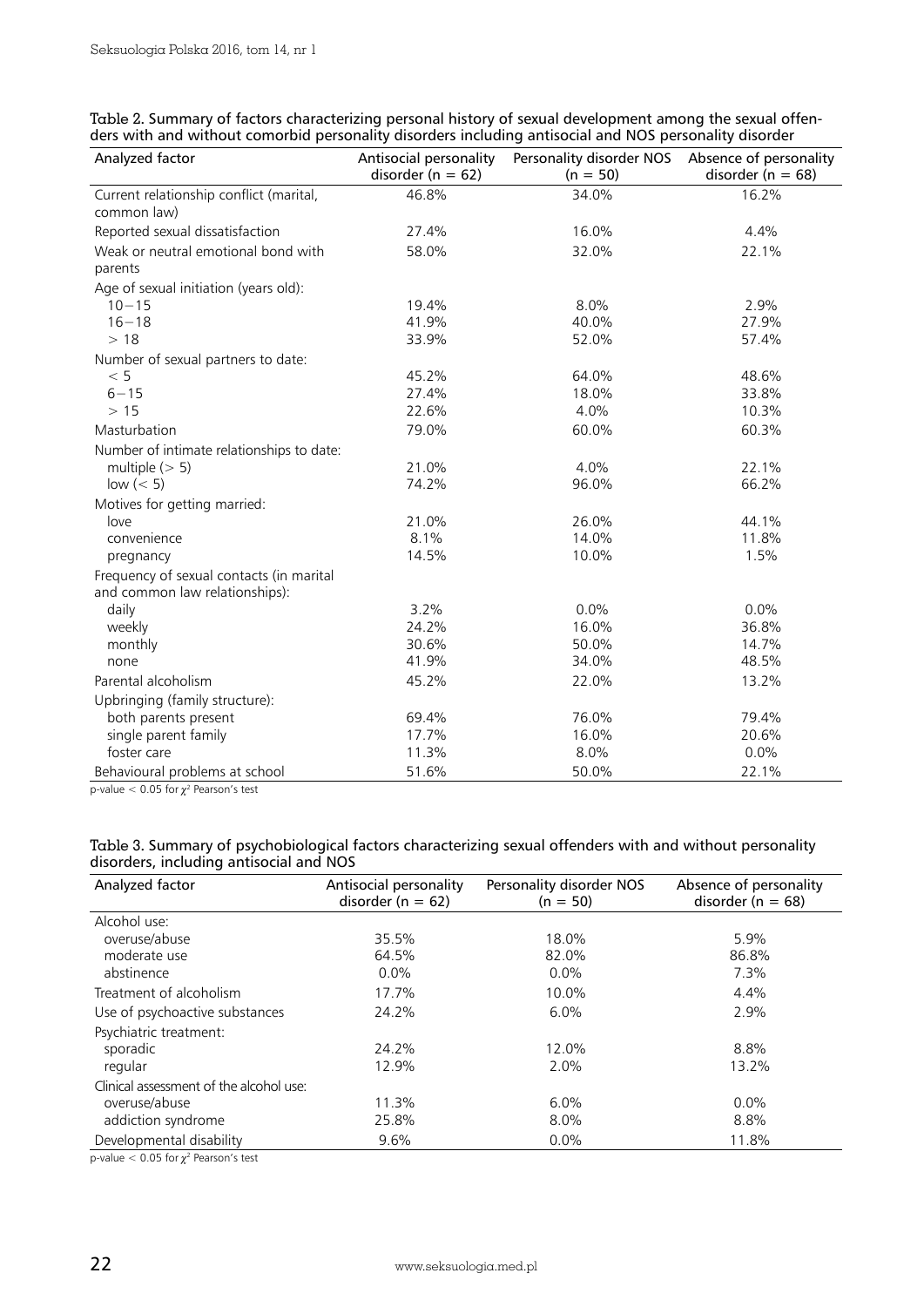study group 67.7% of subjects had prior convictions, however, the analysis for recidivism in sex-related crime was not conducted.

It is important to point out that it has noted some of the risk factors antisocial (dissocial) personality occur during early in life as part of child development. This finding is consistent with current literature. The risk factors include behavioral problems [28, 29] — it has noted behavioural problems at school were found in 51.6% of subjects with antisocial personality disorder and 50% among the subjects with personality disorders NOS. Other factors such as school drop out [34] — 43.5% of offenders with antisocial personality features had only attained elementary education. It is also important to point out the association with low level of social functioning in the family and the disrupted family structure described by low socioeconomic status, weak bond with parents, or parental alcoholism.

The above factors may play a deciding role in forming of the personality during the development process favouring the formation of antisocial personality traits. In effect this will lead to low level of social functioning among the individuals affected, leading to behavioral problems at school, low education, early age of sexual initiation, relationship conflict, difficulty with initiating and maintaining relationships and criminal record.

The main limitation of the study is the lack of comparison between sexual offenders with and without paraphilia. The presence of comorbid paraphilia was identified among only 5 offenders (2.8% of the study group), therefore, it need to assume the results of the study are characteristic for the sexual offenders without coexisting paraphilia.

Further research is needed to determine if an introduction of a new term: Dangerous Severe Personality Disorder [17, 18], would not in fact reflect more accurately the features characteristic for the offenders, including sexual offenders exhibiting features of antisocial personality disorder.

## Conclusions

- 1. The study revealed strong association between the prevalence of personality disorders and the use of psychoactive substances among the perpetrators of sexual offences with antisocial personality disorder.
- 2. Predictive factors influencing the formation of antisocial (dissocial) personality occur in the developmental stage and relate to the family low level of social functioning and the disrupted family structure.

#### References:

Prichard J. A treatise on insanity and other disorders affecting the mind. Gilbert and Piper, London 1835.

- 2. Cleckley H. The mask of sanity. CV Mosby, St Louis 1941.
- 3. Hare R.D. Psychopathy affect and behaviour. In: Cooke D., Forth A., Hare R. (ed.). Psychopathy: theory, research and implications for society. Kluwer, Dordrecht 1998; 105−139.
- 4. Hare R., Cooke D., Hart S. Psychopathy and sadistic personality disorder. In: Milton T., Blaney P., Davis R. (ed.). Oxford textbook of psychopathology. Oxford University Press, Oxford 1999.
- 5. Hare R.D. Psychopaths: new trends in research. Harvard Mental Health Letter 1995; 12: 4–5.
- 6. Sinqleton N., Meltzer H., Gartward R. Psychiatric morbidity among prisoners in England and Wales. Office for National Statistics, London 1988.
- 7. Fazel S., Danesh J. Serious mental disorder in 23,000 prisoners: a systematic review of 62 surveys. Lancet 2002; 359: 545−550
- 8. Packard W.S., Rosner R. Psychiatric evaluations of sexual offenders. J. Forensic. Sci. 1985; 30: 715−720.
- 9. Hill A., Habermann N., Berner W., Briken P. Psychiatric disorders in single and multiple sexual murderers. Psychopathology 2007; 40: 22−28..
- 10. Firestone P., Bradford J.M., McCoy M., Greenberg D.M., Larose M.R., Curry, S. Prediction of recodivism in incest offenders. Journal of Interpersonal Violence 1999; 14: 511–531.
- 11. Rice M.E., Harris G.T. Cross-validation and extension of the Violence Risk Appraisal Guide for child molesters and rapists. Law and Human Behavior 1997; 21: 231–241.
- 12. Leue A., Borchard B., Hoyer J. Mental disorders in a forensic sample of sexual offenders. Eur Psychiatry 2004; 19: 123−130.
- 13. Harsch S., Bergk J.E., Steinet T. et al. Prevalence of mental disorders among sexual offenders in forensic psychiatry and prison. Int J Law Psychiatry 2006; 29: 443−449. =
- 14. Hanson R.K., Bussiere M.T. Predicting relapse: a meta-analysis of sexual offender recidivism studies. Journal of Consulting and Clinical Psychology 1998; 66: 348−362.
- 15. Beech A.R., Ward T. The integration of etiology and risk in sexual offenders: A theoretical framework. Aggression and Violent Behavior 2004; 10: 31–63.
- 16. Hare R.D. Manual for the revised psychopathy checklist. Toronto: Multi-Health Systems 1991.
- 17. Feeney A. Dangerous severe personality disorder. Advances in Psychiatric Treatment 2003; 9: 349−358.
- 18. Department of Health: Reforming the Mental Health Act: a White Paper. Part II: High risk patients. The Stationery Office, London 2002.
- 19. Straw J. Severe personality disorders. Hansard (UK Parliamentary Reports, House of Commons, London). 1999, 15 February, 601−613.
- 20. Farnham F., James D. Dangerousness and dangerous law. Lancet 2001; 358: 1926.
- 21. Tyrer P., Merson S., Onyett S. et al. The effect of personality disorder on clinical outcome, social networks and adjustment: a controlled trial of psychiatric emergencies. Psychological Medicine 1994; 24: 731−740.
- 22. Furby L., Weinrott M.R., Blackshaw L. Sex offender recidivism: a review. Psychological Bulletin 1989, 103, 3–30.
- 23. Quinsey V.L., Harris G.T., Rice M.E., Lalumiere M. assessing treatment efficacy in outcome studies of sex offenders. Journal of Interpersonal Violence 1993; 8: 512–532.
- 24. Craig L.A., Browne K.D., Stringer I. Comparing Sex Offender Risk Assessment Measureson a UK Sample. International Journal of Offender Therapy and Comparative Criminology2004; 48: 7−27.
- 25. Hanson R.K., Gordon A., Harris A.J.R. et al. First report of the collaborative outcome data project on the effectiveness of psychological treatment for sex offenders. Sexual Abuse: A Journal of Research and Treatment 2002; 14: 169–194.
- 26. Dolan B., Coid J. Psychopathic and antisocial people with severe personality disorders. Treatment and research issues. Gaskell, London 1993.